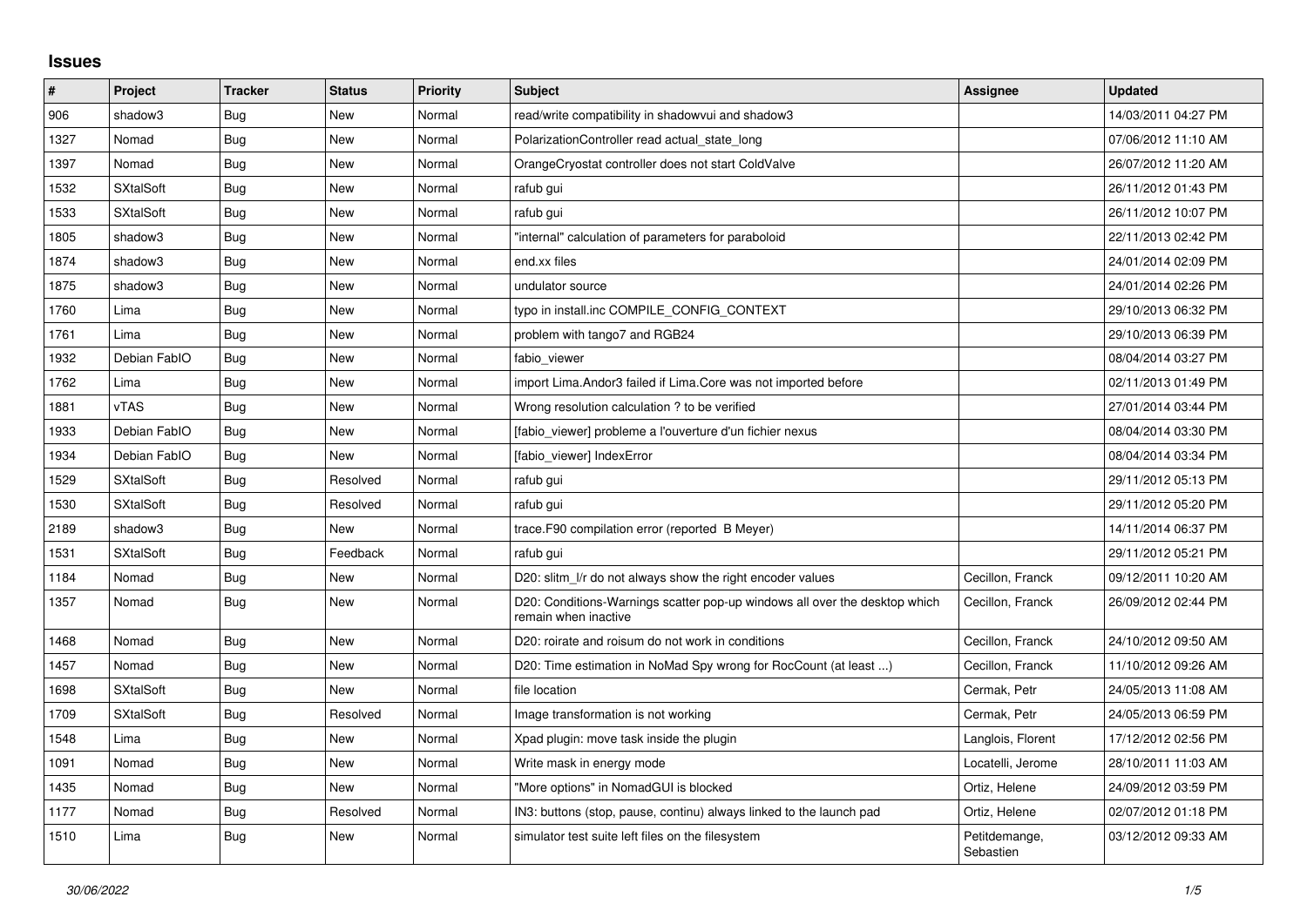| #    | Project                 | <b>Tracker</b> | <b>Status</b> | Priority  | <b>Subject</b>                                                                                   | Assignee                    | <b>Updated</b>      |
|------|-------------------------|----------------|---------------|-----------|--------------------------------------------------------------------------------------------------|-----------------------------|---------------------|
| 539  | vTAS                    | <b>Bug</b>     | Feedback      | Normal    | wrong data display for data file that contains Flatcone AND POLAN:                               | Raoul, Yannick              | 21/02/2011 11:20 AM |
| 1873 | Esmeralda Laue<br>Suite | <b>Bug</b>     | New           | Normal    | CYCLOPS transformation octo->cyl                                                                 | Rodriguez-Carvajal,<br>Juan | 24/01/2014 11:50 AM |
| 1879 | Esmeralda Laue<br>Suite | <b>Bug</b>     | New           | Normal    | hkl index limit                                                                                  | Rodriguez-Carvajal,<br>Juan | 27/01/2014 03:42 PM |
| 1253 | pyXSW                   | <b>Bug</b>     | Resolved      | Normal    | bug with python<2.7                                                                              | Roy, Jerome                 | 21/03/2012 06:03 PM |
| 1461 | shadow3                 | <b>Bug</b>     | New           | Normal    | Neede upgrade of xsh run in shadowvui macros to work with shadow3                                | Sanchez del Rio.<br>Manuel  | 12/10/2012 11:52 AM |
| 1680 | shadow3                 | <b>Bug</b>     | Resolved      | Normal    | bug in shadow concerning electric fields                                                         | Sanchez del Rio.<br>Manuel  | 15/03/2013 04:12 PM |
| 1460 | shadow3                 | Bug            | Resolved      | Normal    | Problems with mosaic crystals                                                                    | Sanchez del Rio.<br>Manuel  | 11/04/2013 09:28 AM |
| 794  | vTAS                    | <b>Bug</b>     | Resolved      | Normal    | User path in Windows OS                                                                          | Saroun, Jan                 | 13/11/2010 06:09 PM |
| 795  | vTAS                    | <b>Bug</b>     | Resolved      | Normal    | Error when setting a new sample                                                                  | Saroun, Jan                 | 13/11/2010 06:08 PM |
| 1186 | Nomad                   | <b>Bug</b>     | New           | High      | D20: continuously trying to contac ln2/lhe eurotherms although not meant to be<br>contacted      |                             | 09/12/2011 10:21 AM |
| 1848 | Debian FablO            | <b>Bug</b>     | New           | High      | here the lintian4python complain about python-fabio                                              |                             | 07/01/2014 09:34 AM |
| 879  | vTAS                    | Bug            | Resolved      | High      | Sometimes, we need to click twice on OK button in "Instrument Parameters"<br>dialog to close it. |                             | 21/02/2011 05:49 PM |
| 1101 | Nomad                   | <b>Bug</b>     | New           | High      | time estimation ROC counting                                                                     | Cecillon, Franck            | 02/11/2011 01:14 PM |
| 1105 | Nomad                   | Bug            | New           | High      | Parameter survey viewer not refreshing                                                           | Cecillon, Franck            | 02/11/2011 01:35 PM |
| 1185 | Nomad                   | <b>Bug</b>     | New           | High      | D20: High pressure cell values only read when sending set-point                                  | Cecillon, Franck            | 09/12/2011 10:20 AM |
| 1365 | Nomad                   | Bug            | New           | High      | Spy window places itself in some inconvenient place on the desktop                               | Cecillon, Franck            | 11/07/2012 10:21 AM |
| 1456 | Nomad                   | Bug            | New           | High      | D20: Fast mode not working when activated directly after ramp mode --<br>SOLVED???               | Cecillon, Franck            | 11/10/2012 09:18 AM |
| 1234 | Nomad                   | <b>Bug</b>     | New           | High      | Generic scan list not refreshed                                                                  | legoc, yannick              | 20/02/2012 03:34 PM |
| 2036 | nMOLDYN                 | Bug            | New           | High      | documentation generation                                                                         | Pellegrini, Eric            | 02/07/2014 10:33 AM |
| 546  | vTAS                    | Bug            | New           | High      | Polarised neutron data                                                                           | Raoul, Yannick              | 08/02/2010 02:44 PM |
| 1443 | Nomad                   | Bug            | New           | Urgent    | D20: still more options for cryostat temperature setting                                         | Cecillon, Franck            | 26/09/2012 02:46 PM |
| 878  | vTAS                    | <b>Bug</b>     | Resolved      | Urgent    | up and down arrow in instrument list                                                             | Raoul, Yannick              | 21/02/2011 05:47 PM |
| 1167 | Nomad                   | Bug            | New           | Immediate | D20: Changes in fields (title, number of repetitions) NOT taken into account                     | Cecillon, Franck            | 25/11/2011 10:05 AM |
| 1427 | Nomad                   | <b>Bug</b>     | New           | Immediate | D20: RocScan: Detector display does NOT refresh during acquisition                               | Cecillon, Franck            | 31/08/2012 11:30 AM |
| 1360 | Nomad                   | <b>Bug</b>     | New           | Immediate | Missing sample environments: D20 furnace (and D1B furnace and pool-CF<br>119ILHV49)              | Cecillon, Franck            | 09/07/2012 10:13 AM |
| 1444 | Nomad                   | Bug            | New           | Immediate | D20: Watchdog/Alert popups                                                                       | Cecillon, Franck            | 26/09/2012 02:47 PM |
| 974  | Nomad                   | Feature        | New           | Low       | Missing log message when server stopped                                                          |                             | 17/06/2011 12:55 PM |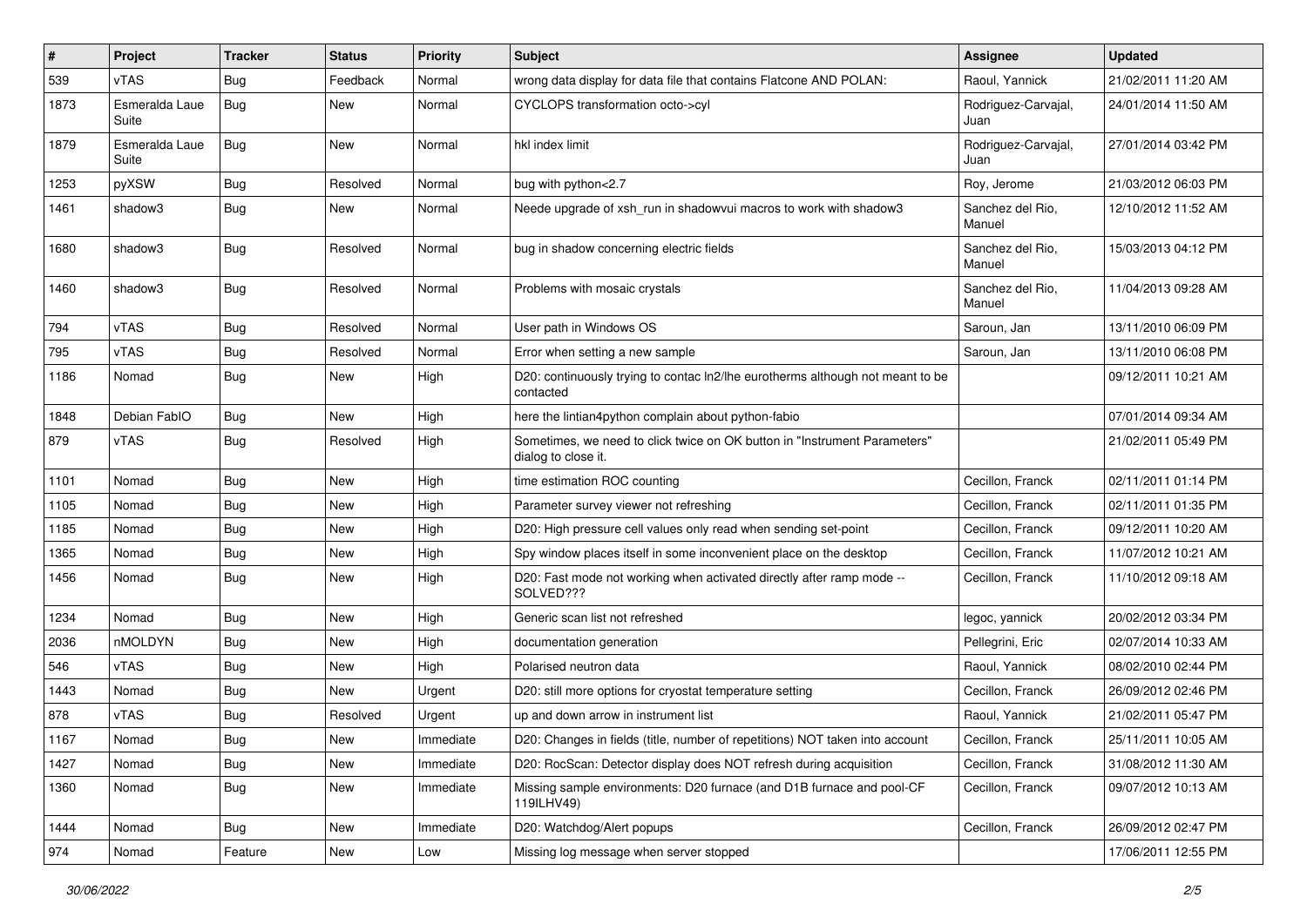| $\vert$ # | Project          | <b>Tracker</b> | <b>Status</b> | <b>Priority</b> | <b>Subject</b>                                                                              | Assignee                   | <b>Updated</b>      |
|-----------|------------------|----------------|---------------|-----------------|---------------------------------------------------------------------------------------------|----------------------------|---------------------|
| 529       | vTAS             | Feature        | New           | Low             | User defined data file format                                                               | Raoul, Yannick             | 29/01/2010 05:29 PM |
| 557       | <b>vTAS</b>      | Feature        | New           | Low             | Panel Experiment - input validation through a button                                        | Raoul, Yannick             | 12/02/2010 06:43 PM |
| 775       | CrysFML          | Feature        | New           | Normal          | Graphical CrysFML version using a free GUI library like pilib or japi                       |                            | 15/03/2011 11:27 PM |
| 1002      | Nomad            | Feature        | New           | Normal          | Set Division parameter from RioAxis to Axis View                                            |                            | 06/07/2011 08:08 AM |
| 1148      | Nomad            | Feature        | New           | Normal          | IN3: Open scan plot automatically                                                           |                            | 23/11/2011 08:53 AM |
| 1151      | Nomad            | Feature        | New           | Normal          | IN3: Print a XBU editor                                                                     |                            | 23/11/2011 09:02 AM |
| 1158      | Nomad            | Feature        | New           | Normal          | IN3: review spy for slitcomponent controller                                                |                            | 23/11/2011 10:56 AM |
| 1159      | Nomad            | Feature        | New           | Normal          | IN3: Review of output                                                                       |                            | 23/11/2011 10:57 AM |
| 1163      | Nomad            | Feature        | New           | Normal          | IN3: the same time variable should be used for scan and simple count                        |                            | 23/11/2011 11:00 AM |
| 1164      | Nomad            | Feature        | New           | Normal          | IN3: Pause/Continu, re-positionning moved axis during pause mode                            |                            | 23/11/2011 11:02 AM |
| 1189      | Nomad            | Feature        | New           | Normal          | Refresh automatically the list of controllers in Parameter Survey                           |                            | 16/12/2011 04:37 PM |
| 1539      | <b>SXtalSoft</b> | Feature        | New           | Normal          | Improve the noise correction                                                                |                            | 04/12/2012 06:05 PM |
| 1704      | shadow3          | Feature        | New           | Normal          | srcomp, abrefc and jntpscalc                                                                |                            | 13/05/2013 10:52 AM |
| 1541      | <b>SXtalSoft</b> | Feature        | Resolved      | Normal          | Reset item in File menu is not working properly                                             |                            | 20/05/2013 08:37 PM |
| 2207      | nMOLDYN          | Feature        | New           | Normal          | Limit number of frames to optimize prime factors                                            |                            | 18/12/2014 11:20 AM |
| 1203      | <b>mxCUBE</b>    | Feature        | New           | Normal          | Keyword change for detector-dependent parameters                                            | Beteva, Antonia            | 13/01/2012 02:51 PM |
| 1100      | Nomad            | Feature        | New           | Normal          | stop nosave                                                                                 | Cecillon, Franck           | 02/11/2011 01:06 PM |
| 1108      | Nomad            | Feature        | New           | Normal          | D20: Define sample temperature range, when outside consider sample stick as<br>disconnected | Cecillon, Franck           | 02/11/2011 02:07 PM |
| 1118      | Nomad            | Feature        | New           | Normal          | D20: Monochromator setting - curvature                                                      | Cecillon, Franck           | 08/11/2011 09:41 AM |
| 1165      | Nomad            | Feature        | New           | Normal          | D20: have analogon to the mad command "MOV" in contrast to "POS"!                           | Cecillon, Franck           | 24/11/2011 11:33 AM |
| 1469      | Nomad            | Feature        | New           | Normal          | D20: ALL "condition families" in Parameter survey !!!                                       | Cecillon, Franck           | 24/10/2012 09:54 AM |
| 1458      | Nomad            | Feature        | <b>New</b>    | Normal          | D20: "Infinity" or "eternity" instead of "999" or "9999" etc.!                              | Cecillon, Franck           | 11/10/2012 09:30 AM |
| 1542      | <b>SXtalSoft</b> | Feature        | New           | Normal          | Saving the state of a session to recover it later                                           | Cermak, Petr               | 04/12/2012 06:08 PM |
| 1544      | <b>SXtalSoft</b> | Feature        | New           | Normal          | Colours for unindexed peaks                                                                 | Cermak, Petr               | 20/05/2013 08:38 PM |
| 1540      | <b>SXtalSoft</b> | Feature        | Assigned      | Normal          | Preferences: Contrast dialog: Min-Max, color                                                | Cermak, Petr               | 24/01/2013 02:35 PM |
| 2254      | LAMP             | Feature        | New           | Normal          | Sim Cards: review to include a typical workflow for each instrument/technic.                | Johnson, Mark Robert       | 27/02/2015 03:05 PM |
| 1180      | Nomad            | Feature        | New           | Normal          | Save scan range configuration by (controller, property)                                     | legoc, yannick             | 30/11/2011 08:59 AM |
| 1001      | Nomad            | Feature        | Assigned      | Normal          | Generic sequencer                                                                           | Locatelli, Jerome          | 06/07/2011 07:58 AM |
| 1034      | Nomad            | Feature        | Assigned      | Normal          | IN16 - IN13 - IN10 elastic scan temp data file                                              | Locatelli, Jerome          | 06/09/2011 09:10 AM |
| 1269      | Lima             | Feature        | New           | Normal          | ADSC: Change the functionning of the exposure time / Stop acquisition                       | NOUREDDINE, Arafat         | 19/07/2012 11:56 AM |
| 1240      | Nomad            | Feature        | Resolved      | Normal          | Add pause button in settings tab plugins when possible                                      | Ortiz, Helene              | 02/03/2012 09:24 AM |
| 1191      | Lima             | Feature        | New           | Normal          | Having the possibility to get the last error message                                        | Petitdemange,<br>Sebastien | 08/03/2013 03:53 PM |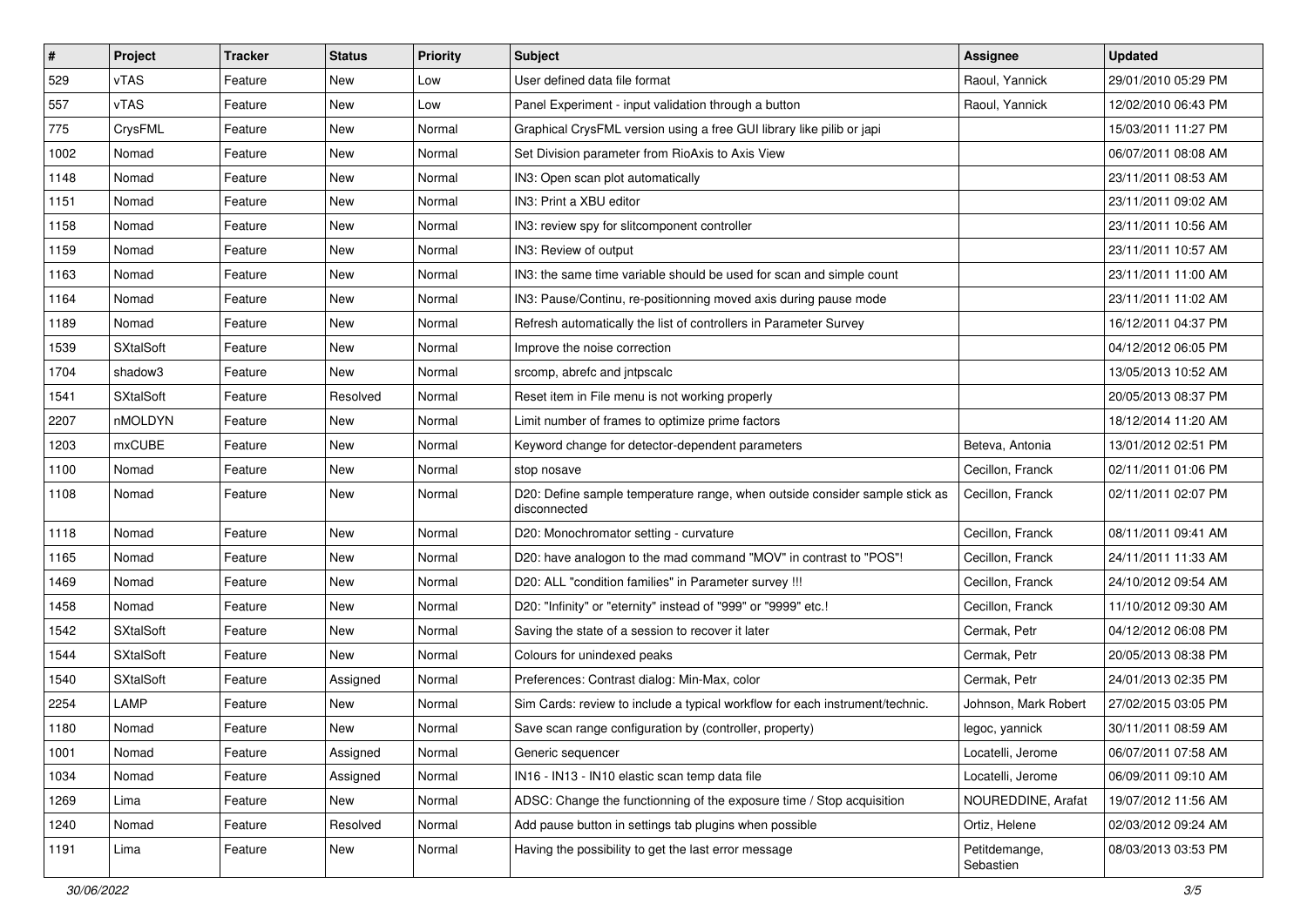| $\#$ | Project                 | <b>Tracker</b> | <b>Status</b> | <b>Priority</b> | <b>Subject</b>                                                                              | <b>Assignee</b>             | <b>Updated</b>      |
|------|-------------------------|----------------|---------------|-----------------|---------------------------------------------------------------------------------------------|-----------------------------|---------------------|
| 1697 | Lima                    | Feature        | New           | Normal          | Add the possibility to get the list of available trigger modes by camera                    | Petitdemange,<br>Sebastien  | 18/07/2013 01:51 PM |
| 554  | vTAS                    | Feature        | New           | Normal          | Sample list <- up/down arrows                                                               | Raoul, Yannick              | 12/02/2010 06:39 PM |
| 556  | vTAS                    | Feature        | New           | Normal          | Panel Status <-- should quote "FlatCone" and the ref. channel                               | Raoul, Yannick              | 12/02/2010 06:42 PM |
| 558  | vTAS                    | Feature        | New           | Normal          | Data import - better error messages                                                         | Raoul, Yannick              | 12/02/2010 06:45 PM |
| 564  | vTAS                    | Feature        | New           | Normal          | Re-organisation of instrument parameter panel, up-dating A2,A4 and A6 with<br>actual values | Raoul, Yannick              | 18/02/2010 03:57 PM |
| 850  | <b>vTAS</b>             | Feature        | Resolved      | Normal          | initial state [Jiri]                                                                        | Raoul, Yannick              | 27/11/2013 03:03 PM |
| 860  | vTAS                    | Feature        | Resolved      | Normal          | AppleJavaExtensions, compile on Windows platform                                            | Raoul, Yannick              | 21/02/2011 11:28 AM |
| 2255 | LAMP                    | Feature        | New           | Normal          | SANS: resizing UI sans_settings to enlarge the results List and its plotting area.          | Richard, Didier             | 27/02/2015 03:08 PM |
| 2256 | LAMP                    | Feature        | New           | Normal          | SANS: D33, using all panels in ToF mode.                                                    | Richard, Didier             | 27/02/2015 03:10 PM |
| 1880 | Esmeralda Laue<br>Suite | Feature        | New           | Normal          | kvec steps                                                                                  | Rodriguez-Carvajal,<br>Juan | 27/01/2014 03:44 PM |
| 1543 | <b>SXtalSoft</b>        | Feature        | Resolved      | Normal          | Show the header of the images                                                               | Rodriguez-Carvajal,<br>Juan | 03/05/2013 08:10 AM |
| 1922 | LAMP                    | Feature        | New           | Normal          | $IQ(t)$ for $TOF$ (fft)                                                                     | Rols, Stephane              | 01/04/2014 01:19 PM |
| 796  | vTAS                    | Feature        | Resolved      | Normal          | Binding with Restrax (and potentially with other programs)                                  | Saroun, Jan                 | 13/11/2010 06:23 PM |
| 1097 | CrysFML                 | Feature        | New           | Normal          | new variables and subroutines                                                               | Zaharko, Oksana             | 02/11/2011 12:12 AM |
| 1195 | CrysFML                 | Feature        | New           | Normal          | CFML Refcodes.f90 with magnetic codes and MagKeys.f90                                       | Zaharko, Oksana             | 06/01/2012 12:59 PM |
| 1211 | CrysFML                 | Feature        | New           | Normal          | Simulated annealing of magnetic structure from nonpolarised magnetic<br>intensities         | Zaharko, Oksana             | 22/01/2012 10:29 AM |
| 1226 | CrysFML                 | Feature        | New           | Normal          | optimization of magnetic structure with domains                                             | Zaharko, Oksana             | 05/02/2012 12:40 PM |
| 1224 | CrysFML                 | Feature        | New           | Normal          | CFML_MagSymm.f90                                                                            | Zaharko, Oksana             | 05/02/2012 12:37 PM |
| 1225 | CrysFML                 | Feature        | New           | Normal          | CFML_Refcodes.f90                                                                           | Zaharko, Oksana             | 05/02/2012 12:38 PM |
| 1107 | Nomad                   | Feature        | New           | High            | Choose wether tolerance applied on Treg or Tsample in launchpad                             | Cecillon, Franck            | 02/11/2011 02:00 PM |
| 1139 | Nomad                   | Feature        | New           | High            | D20: Call/SMS local contact/instrument responsible when Nomad Server<br>crashes             | Cecillon, Franck            | 21/11/2011 01:11 PM |
| 1110 | Nomad                   | Feature        | New           | High            | D20: copy-paste of text into fields                                                         | Cecillon, Franck            | 02/11/2011 02:22 PM |
| 1138 | Nomad                   | Feature        | New           | High            | D20: Call/SMS local contact/instrument responsible when high pressure drops<br>to zero      | Cecillon, Franck            | 21/11/2011 01:09 PM |
| 1140 | Nomad                   | Feature        | New           | High            | D20: Call/SMS local contact/instrument responsible when timeout in ROC count<br>mode        | Cecillon, Franck            | 21/11/2011 01:11 PM |
| 1366 | Nomad                   | Feature        | New           | High            | D20: beam parameters (sample pressure Psample) in SPY!                                      | Cecillon, Franck            | 11/07/2012 05:13 PM |
| 1354 | Nomad                   | Feature        | New           | High            | Conditions: Warnings - variables, values in messages and time parameters                    | Cecillon, Franck            | 02/07/2012 03:26 PM |
| 1355 | Nomad                   | Feature        | New           | High            | D20: Switch applying tolerance between regulation and sample in the<br>launchpad            | Cecillon, Franck            | 12/07/2012 01:22 PM |